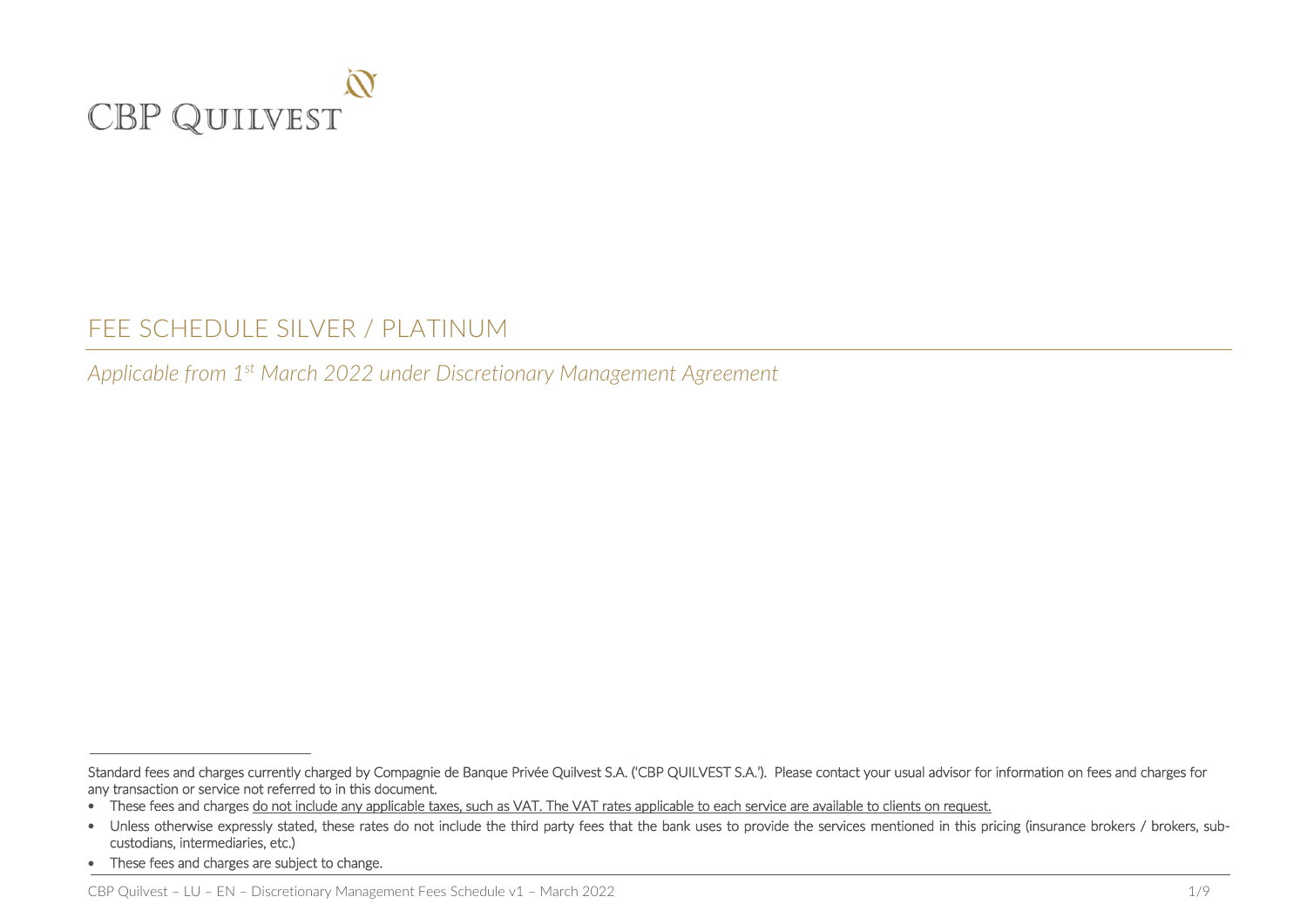# ADVISORY FEES, CUSTODY FEES AND TRANSACTION FEES

#### 1. MANDATES COMBINING MANAGEMENT AND PERFORMANCE FEES

|                                                      | ASSETS < $\epsilon$ 2 MILLION (SILVER) <sup>1</sup>                               |        | ASSETS > $\epsilon$ 2 MILLION (PLATINUM) <sup>1</sup>                                        |
|------------------------------------------------------|-----------------------------------------------------------------------------------|--------|----------------------------------------------------------------------------------------------|
| <b>MANAGEMENT FEE</b>                                | (charged quarterly)<br>1 % per annum<br>minimum 7 500 $\epsilon$                  |        | (charged quarterly)<br>1 % per annum<br>$\bullet$<br>minimum 7 500 $\in$                     |
| PERFORMANCE FEES                                     | 10 % of the positive annual performance<br>$\bullet$                              |        | 10 % of the positive annual performance<br>$\bullet$                                         |
| <b>CUSTODY FEE FOR FINANCIAL INSTRUMENTS</b>         | 0.40%<br>(charged quarterly)<br>$\bullet$<br>minimum 500 $\in$ per annum          |        | (charged quarterly)<br>0.40%<br>$\bullet$<br>minimum 500 $\in$ per annum                     |
| <b>CUSTODY FEE FOR PRECIOUS METALS</b><br>(PHYSICAL) | 0.50 %<br>$\bullet$<br>minimum 500 $\in$ per annum                                |        | 0.50 %<br>$\bullet$<br>minimum 500 $\in$ per annum                                           |
| <b>TRANSACTION FEES</b>                              |                                                                                   |        |                                                                                              |
| PURCHASE, SALE, SUBSCRIPTION AND                     | Equities:<br>$\bullet$                                                            | 1.50 % | Equities:<br>1.25 %<br>$\bullet$                                                             |
| <b>REDEMPTION</b>                                    | Bonds:                                                                            | 1.25 % | 1.00 %<br>Bonds:<br>$\bullet$                                                                |
|                                                      | Third-party equity funds,<br>third-party balanced funds::                         | 2.50 % | Third-party equity funds,<br>$\bullet$<br>third-party balanced funds:<br>2.00 %              |
|                                                      | Group equity funds, group balanced funds,                                         |        | Group equity funds, group balanced funds,<br>$\bullet$                                       |
|                                                      | Real estate funds, commodity funds:                                               | 2.00 % | 1.50 %<br>Real estate funds, commodity funds:                                                |
|                                                      | Money market funds:<br>$\bullet$                                                  | 1.00 % | 1.00 %<br>Money market funds:<br>$\bullet$                                                   |
|                                                      | Third-party bond funds:<br>$\bullet$                                              | 2.00 % | 1.50 %<br>Third-party bond funds:<br>$\bullet$                                               |
|                                                      | Group bond funds:<br>$\bullet$                                                    | 1.75 % | Group bond funds:<br>1.25 %<br>$\bullet$                                                     |
|                                                      | Third-party alternative investment funds:                                         | 5.00 % | 4.50 %<br>Third-party alternative investment funds:<br>$\bullet$                             |
|                                                      | Group alternative investment funds:<br>$\bullet$                                  | 3.50 % | 3.00 %<br>• Group alternative investment funds:                                              |
|                                                      | Structured products:<br>$\bullet$                                                 | 3.50 % | 3.00 %<br>Structured products:<br>$\bullet$                                                  |
|                                                      | Precious metals<br>$\bullet$<br>minimum / transaction $\epsilon$ 100 <sup>2</sup> | 2.25 % | 2.00 %<br>Precious metals:<br>$\bullet$<br>minimum / transaction $\epsilon$ 100 <sup>2</sup> |

*<sup>1</sup> The value of the assets taken into account to determine the applicable fee schedule (Silver or Platinum, as defined over time) corresponds to the value of the assets registered on the bank account which*  is subject to the Discretionary Management Agreement at the time of signing of said agreement. Unless the bank expressly consents otherwise, the subsequent increase of the value of the assets has no *consequence on the applicable fee schedule which shall remain the initially assigned fee schedule. In the event the value of the assets decreases to below the above-defined threshold, the Silver fee schedule automatically applies.*

*<sup>2</sup> or the equivalent in another currency*

j

- Unless otherwise expressly stated, these rates do not include the third party fees that the bank uses to provide the services mentioned in this pricing (insurance brokers / brokers, subcustodians, intermediaries, etc.)
- These fees and charges are subject to change.

Standard fees and charges currently charged by Compagnie de Banque Privée Quilvest S.A. ('CBP QUILVEST S.A.'). Please contact your usual advisor for information on fees and charges for any transaction or service not referred to in this document.

<sup>•</sup> These fees and charges do not include any applicable taxes, such as VAT. The VAT rates applicable to each service are available to clients on request.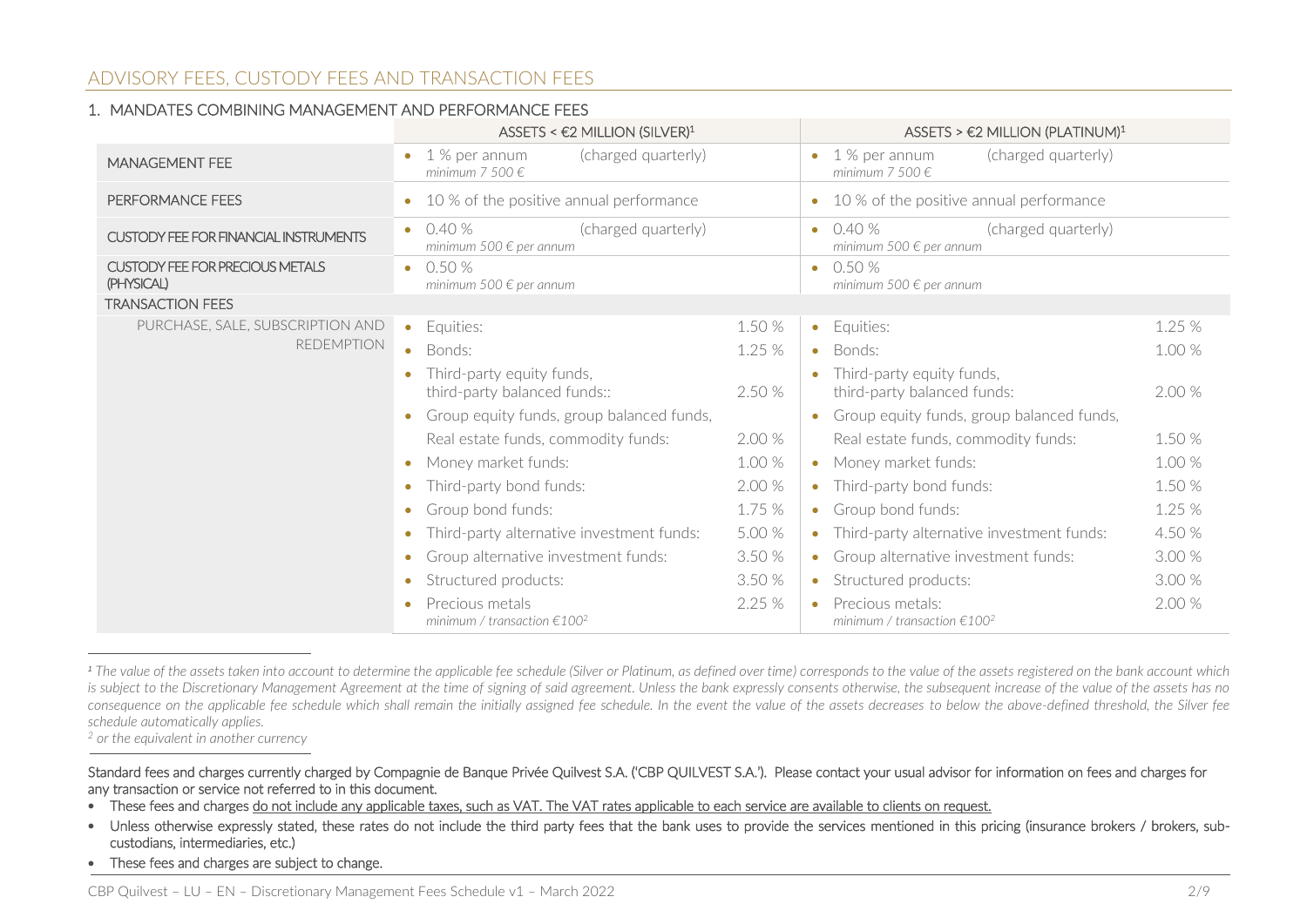|                                                                                                                                                                            | Direct subscription in illiquid securities (securities not admitted through a Security Settlement System and which are held<br>by the Bank, on behalf of the Client, directly with the issuer -e.g. Private Equity Funds):<br>Minimum per transaction: $\epsilon$ 2.500 (above listed transaction fees applies should they exceed this minimum) |
|----------------------------------------------------------------------------------------------------------------------------------------------------------------------------|-------------------------------------------------------------------------------------------------------------------------------------------------------------------------------------------------------------------------------------------------------------------------------------------------------------------------------------------------|
| VARIOUS INTERVENTIONS OF THE<br>DEALING ROOM MADE AT CLIENT'S<br>REQUEST AND NOT INCLUDED IN THE<br>ANNUAL FEES, IN PARTICULAR, PRICE<br>CHANGES RELATED TO LIMIT ORDERS : | $\epsilon$ 25 <sup>1</sup> /position                                                                                                                                                                                                                                                                                                            |
| <b>DISTRIBUTION FEES</b>                                                                                                                                                   |                                                                                                                                                                                                                                                                                                                                                 |
| STRUCTURED PRODUCTS ON THE<br>PRIMARY MARKET                                                                                                                               | 1.00 % of the nominal multiplied by the number of years until the maturity date of the product<br>(pro rata temporis calculation), with a minimum of 1% of the nominal amount.                                                                                                                                                                  |
| <b>REPORTING FEE</b>                                                                                                                                                       |                                                                                                                                                                                                                                                                                                                                                 |
| <b>EMIR REPORTING (Mandatory reporting</b><br>applicable to transactions in derivatives)                                                                                   | EUR 75 per relevant transaction (charged monthly)<br>$\bullet$                                                                                                                                                                                                                                                                                  |

#### 2. ALL-INCLUSIVE MANDATES

Fees and charges available on request

j

Standard fees and charges currently charged by Compagnie de Banque Privée Quilvest S.A. ('CBP QUILVEST S.A.'). Please contact your usual advisor for information on fees and charges for any transaction or service not referred to in this document.

<sup>•</sup> These fees and charges do not include any applicable taxes, such as VAT. The VAT rates applicable to each service are available to clients on request.

<sup>•</sup> Unless otherwise expressly stated, these rates do not include the third party fees that the bank uses to provide the services mentioned in this pricing (insurance brokers / brokers, subcustodians, intermediaries, etc.)

<sup>•</sup> These fees and charges are subject to change.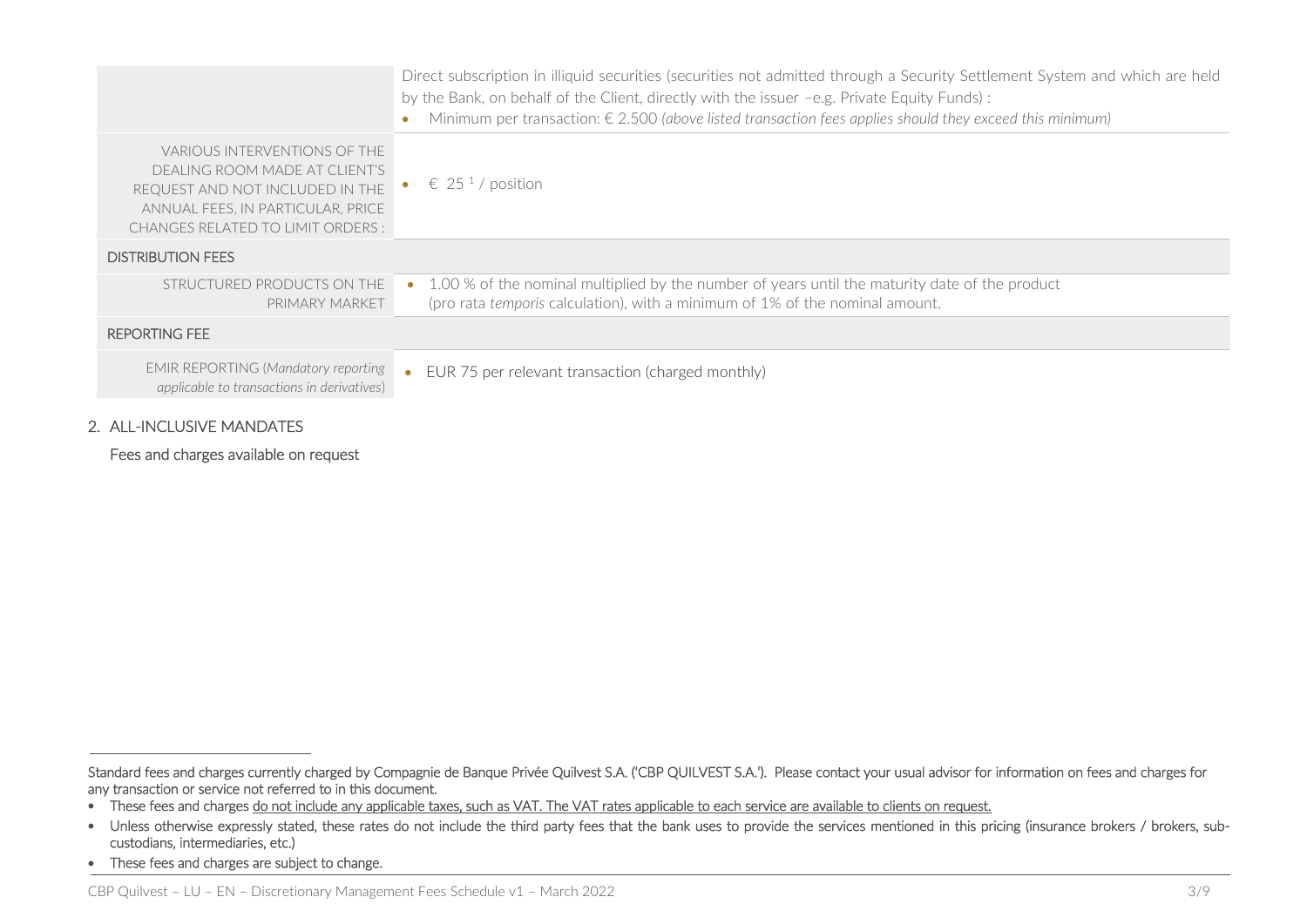#### 3. MANDATES WITH STANDARD FEES AND CHARGES

|                                                      | ASSETS < $\epsilon$ 2 MILLION (SILVER) <sup>1</sup>                                                                         |        | ASSETS > $\epsilon$ 2 MILLION (PLATINUM) <sup>1</sup>                                        |  |  |
|------------------------------------------------------|-----------------------------------------------------------------------------------------------------------------------------|--------|----------------------------------------------------------------------------------------------|--|--|
| <b>MANAGEMENT FEE</b>                                | (charged quarterly)<br>1.50 % per annum<br>minimum 7.500 $\in$                                                              |        | 1.50 % per annum<br>(charged quarterly)<br>minimum 7 500 $\in$                               |  |  |
| <b>CUSTODY FEE FOR FINANCIAL INSTRUMENTS</b>         | 0.40%<br>(charged quarterly)<br>$\bullet$<br>minimum 500 $\epsilon$ per annum                                               |        | (charged quarterly)<br>0.40%<br>$\bullet$<br>minimum 500 $\epsilon$ per annum                |  |  |
| <b>CUSTODY FEE FOR PRECIOUS METALS</b><br>(PHYSICAL) | 0.50%<br>$\bullet$<br>minimum 500 $\epsilon$ per annum                                                                      |        | 0.50%<br>$\bullet$<br>minimum 500 $\epsilon$ per annum                                       |  |  |
| <b>TRANSACTION FEES</b>                              |                                                                                                                             |        |                                                                                              |  |  |
| PURCHASE, SALE, SUBSCRIPTION AND                     | Equities:<br>$\bullet$                                                                                                      | 1.50 % | 1.25%<br>Equities:<br>$\bullet$                                                              |  |  |
| <b>REDEMPTION</b>                                    | Bonds:<br>$\bullet$                                                                                                         | 1.25%  | 1.00 %<br>Bonds:<br>$\bullet$                                                                |  |  |
|                                                      | Third-party equity funds,<br>2.50 %<br>third-party balanced funds::                                                         |        | Third-party equity funds,<br>2.00 %<br>third-party balanced funds:                           |  |  |
|                                                      | Group equity funds, group balanced funds,<br>$\bullet$                                                                      |        | Group equity funds, group balanced funds,<br>$\bullet$                                       |  |  |
|                                                      | 2.00 %<br>Real estate funds, commodity funds:                                                                               |        | 1.50 %<br>Real estate funds, commodity funds:                                                |  |  |
|                                                      | Money market funds:<br>$\bullet$                                                                                            | 1.00 % | 1.00 %<br>Money market funds:<br>$\bullet$                                                   |  |  |
|                                                      | Third-party bond funds:<br>٠                                                                                                | 2.00 % | 1.50 %<br>Third-party bond funds:<br>$\bullet$                                               |  |  |
|                                                      | Group bond funds:<br>$\bullet$                                                                                              | 1.75 % | 1.25 %<br>Group bond funds:<br>$\bullet$                                                     |  |  |
|                                                      | Third-party alternative investment funds:                                                                                   | 5.00 % | 4.50 %<br>Third-party alternative investment funds:                                          |  |  |
|                                                      | Group alternative investment funds:<br>$\bullet$                                                                            | 3.50 % | 3.00 %<br>Group alternative investment funds:<br>$\bullet$                                   |  |  |
|                                                      | Structured products:<br>$\bullet$                                                                                           | 3.50%  | 3.00 %<br>Structured products:<br>$\bullet$                                                  |  |  |
|                                                      | Precious metals<br>$\bullet$<br>minimum / transaction $\epsilon$ 100 <sup>2</sup>                                           | 2.25 % | 2.00 %<br>Precious metals:<br>$\bullet$<br>minimum / transaction $\epsilon$ 100 <sup>2</sup> |  |  |
|                                                      | Direct subscription in illiquid securities (securities not admitted through a Security Settlement System and which are held |        |                                                                                              |  |  |
|                                                      | by the Bank, on behalf of the Client, directly with the issuer -e.g. Private Equity Funds):                                 |        |                                                                                              |  |  |

Minimum per transaction: € 2.500 *(above listed transaction fees applies should they exceed this minimum)*

*<sup>2</sup> or the equivalent in another currency*

j

- Unless otherwise expressly stated, these rates do not include the third party fees that the bank uses to provide the services mentioned in this pricing (insurance brokers / brokers, subcustodians, intermediaries, etc.)
- These fees and charges are subject to change.

<sup>&</sup>lt;sup>1</sup> The value of the assets taken into account to determine the applicable fee schedule (Silver or Platinum, as defined over time) corresponds to the value of the assets registered on the bank account which is subject to the Discretionary Management Agreement at the time of signing of said agreement. Unless the bank expressly consents otherwise, the subsequent increase of the value of the assets has no *consequence on the applicable fee schedule which shall remain the initially assigned fee schedule. In the event the value of the assets decreases to below the above-defined threshold, the Silver fee schedule automatically applies.*

Standard fees and charges currently charged by Compagnie de Banque Privée Quilvest S.A. ('CBP QUILVEST S.A.'). Please contact your usual advisor for information on fees and charges for any transaction or service not referred to in this document.

<sup>•</sup> These fees and charges do not include any applicable taxes, such as VAT. The VAT rates applicable to each service are available to clients on request.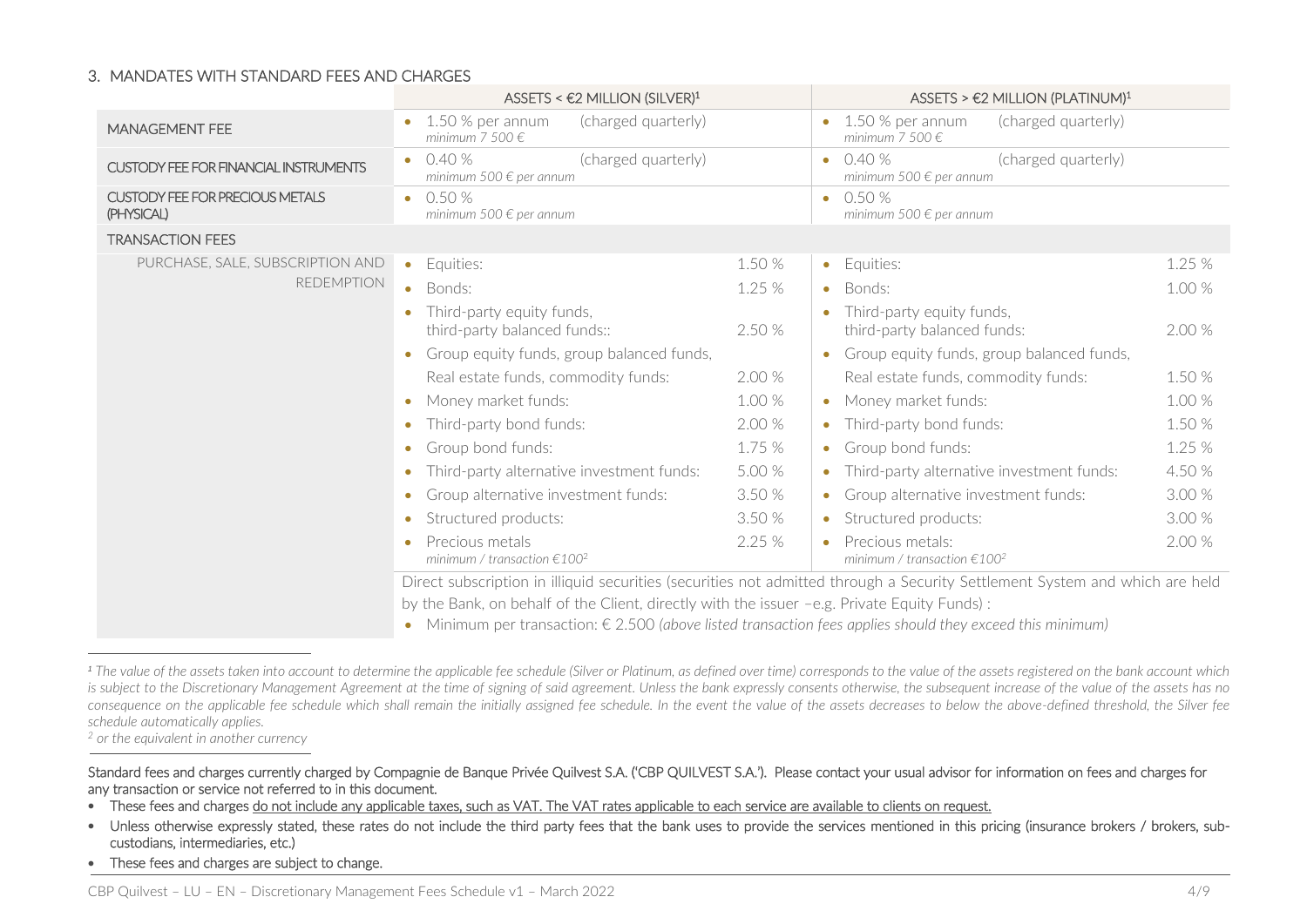| VARIOUS INTERVENTIONS OF THE<br>DEALING ROOM MADE AT CLIENT'S<br>REQUEST AND NOT INCLUDED IN THE<br>ANNUAL FEES, IN PARTICULAR, PRICE<br>CHANGES RELATED TO LIMIT ORDERS : | • $\in$ 25 <sup>1</sup> /position                                                                                                                                                |
|----------------------------------------------------------------------------------------------------------------------------------------------------------------------------|----------------------------------------------------------------------------------------------------------------------------------------------------------------------------------|
| <b>DISTRIBUTION FEES</b>                                                                                                                                                   |                                                                                                                                                                                  |
| STRUCTURED PRODUCTS ON THE<br>PRIMARY MARKET                                                                                                                               | • 1.00 % of the nominal multiplied by the number of years until the maturity date of the product<br>(pro rata temporis calculation), with a minimum of 1% of the nominal amount. |
| <b>REPORTING FEE</b>                                                                                                                                                       |                                                                                                                                                                                  |
| <b>EMIR REPORTING (Mandatory reporting</b><br>applicable to transactions in derivatives)                                                                                   | EUR 75 per relevant transaction (charged monthly)                                                                                                                                |

j

Standard fees and charges currently charged by Compagnie de Banque Privée Quilvest S.A. ('CBP QUILVEST S.A.'). Please contact your usual advisor for information on fees and charges for any transaction or service not referred to in this document.

<sup>•</sup> These fees and charges do not include any applicable taxes, such as VAT. The VAT rates applicable to each service are available to clients on request.

<sup>•</sup> Unless otherwise expressly stated, these rates do not include the third party fees that the bank uses to provide the services mentioned in this pricing (insurance brokers / brokers, subcustodians, intermediaries, etc.)

<sup>•</sup> These fees and charges are subject to change.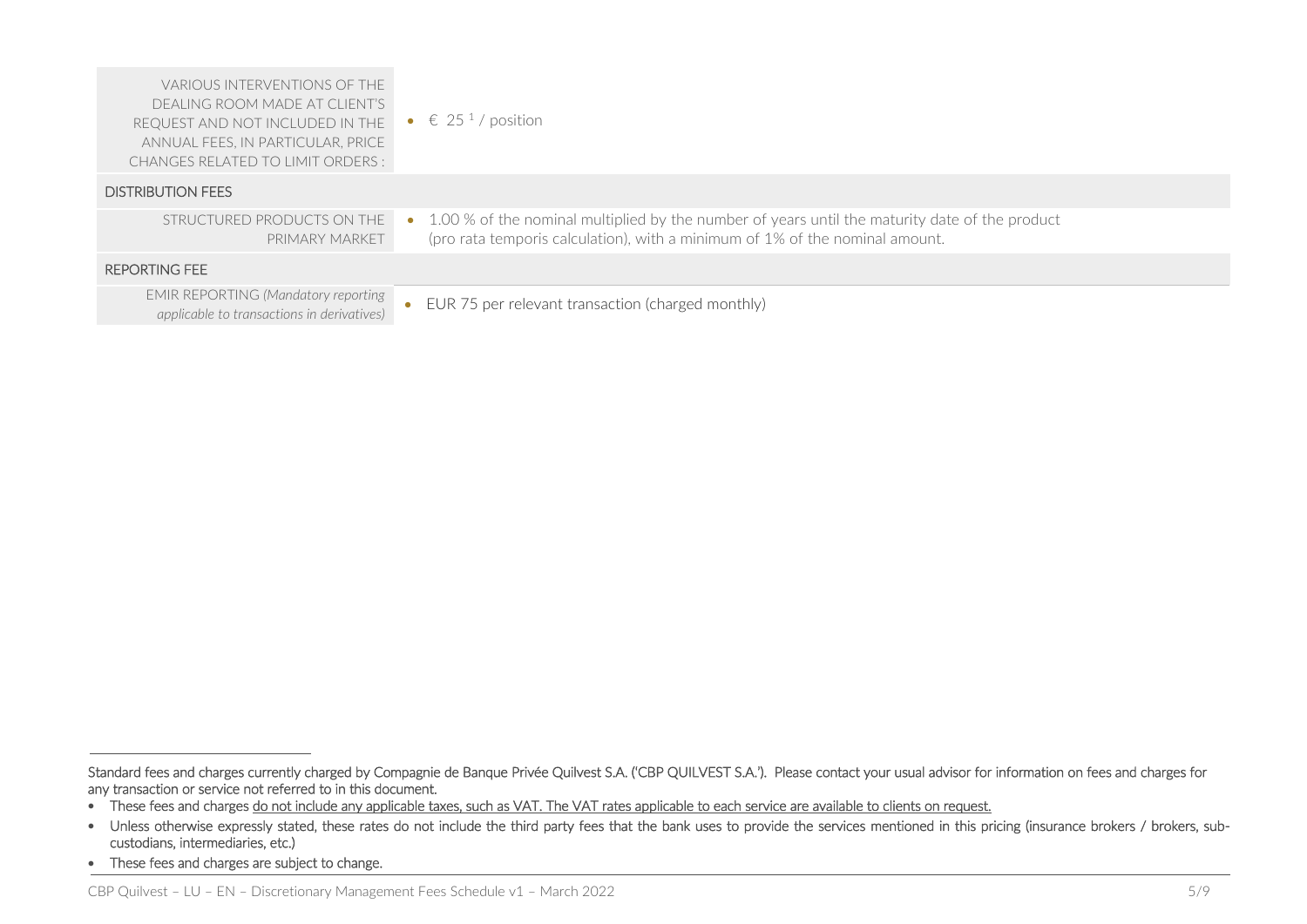#### 4. 'SELECT' MANDATE

|                                                                                                                                                                                               | <b>OPTION 1</b><br>(CHOICE OF CUSTOMER)   | <b>MANAGEMENT FEE</b>                                                       | (charged quarterly)<br>$0.50$ % per annum<br>minimum 3 500 $\in$                                                                                                                                                                                                 |       |
|-----------------------------------------------------------------------------------------------------------------------------------------------------------------------------------------------|-------------------------------------------|-----------------------------------------------------------------------------|------------------------------------------------------------------------------------------------------------------------------------------------------------------------------------------------------------------------------------------------------------------|-------|
| <b>MANAGEMENT FEE</b>                                                                                                                                                                         | OU                                        |                                                                             |                                                                                                                                                                                                                                                                  |       |
|                                                                                                                                                                                               | OPTION 2                                  | PERFORMANCE FEE                                                             | • 10 % of the positive annual performance                                                                                                                                                                                                                        |       |
|                                                                                                                                                                                               | (CHOICE OF CUSTOMER)                      | <b>FIXED MANAGEMENT FEE</b>                                                 | 0.35%<br>$\bullet$<br>minimum 3 500 $\epsilon$ per annum                                                                                                                                                                                                         |       |
| <b>CUSTODY FEE FOR</b><br><b>FINANCIAL INSTRUMENTS</b>                                                                                                                                        |                                           |                                                                             | 0.40%<br>(charged quarterly)<br>$\bullet$<br>minimum 500 € per annum                                                                                                                                                                                             |       |
| <b>TRANSACTION FEES</b>                                                                                                                                                                       |                                           |                                                                             | Third-party equity funds:<br>$\bullet$                                                                                                                                                                                                                           | 0.25% |
| PURCHASE, SALE,                                                                                                                                                                               |                                           |                                                                             | Group equity funds, balanced funds,                                                                                                                                                                                                                              |       |
| <b>SUBSCRIPTION AND</b><br><b>REDEMPTION</b>                                                                                                                                                  |                                           |                                                                             | Real estate funds, commodity funds:                                                                                                                                                                                                                              | 0.25% |
|                                                                                                                                                                                               |                                           |                                                                             | Money market funds:<br>$\bullet$                                                                                                                                                                                                                                 | 0.25% |
|                                                                                                                                                                                               |                                           |                                                                             | Third-party bond funds:                                                                                                                                                                                                                                          | 0.25% |
|                                                                                                                                                                                               |                                           |                                                                             | Group bond funds:                                                                                                                                                                                                                                                | 0.25% |
|                                                                                                                                                                                               |                                           |                                                                             | Third-party alternative investment funds:                                                                                                                                                                                                                        | 0.25% |
|                                                                                                                                                                                               |                                           |                                                                             | Group alternative investment funds:<br>$\bullet$                                                                                                                                                                                                                 | 0.25% |
|                                                                                                                                                                                               |                                           |                                                                             | Structured products:<br>minimum / transaction $\epsilon$ 100 <sup>1</sup>                                                                                                                                                                                        | 0.25% |
|                                                                                                                                                                                               |                                           | behalf of the Client, directly with the issuer -e.g. Private Equity Funds): | Direct subscription in illiquid securities (securities not admitted through a Security Settlement System and which are held by the Bank, on<br>Minimum per transaction: $\epsilon$ 2.500 (above listed transaction fees applies should they exceed this minimum) |       |
| <b>VARIOUS INTERVENTIONS OF</b><br>THE DEALING ROOM MADE AT<br>CLIENT'S REQUEST AND NOT<br>INCLUDED IN THE ANNUAL<br>FEES, IN PARTICULAR, PRICE<br><b>CHANGES RELATED TO LIMIT</b><br>ORDERS: | € 25 <sup>1</sup> / position<br>$\bullet$ |                                                                             |                                                                                                                                                                                                                                                                  |       |

*<sup>1</sup> or the equivalent in another currency*

j

 $\overline{a}$ 

Standard fees and charges currently charged by Compagnie de Banque Privée Quilvest S.A. ('CBP QUILVEST S.A.'). Please contact your usual advisor for information on fees and charges for any transaction or service not referred to in this document.

- These fees and charges do not include any applicable taxes, such as VAT. The VAT rates applicable to each service are available to clients on request.
- Unless otherwise expressly stated, these rates do not include the third party fees that the bank uses to provide the services mentioned in this pricing (insurance brokers / brokers, subcustodians, intermediaries, etc.)
- These fees and charges are subject to change.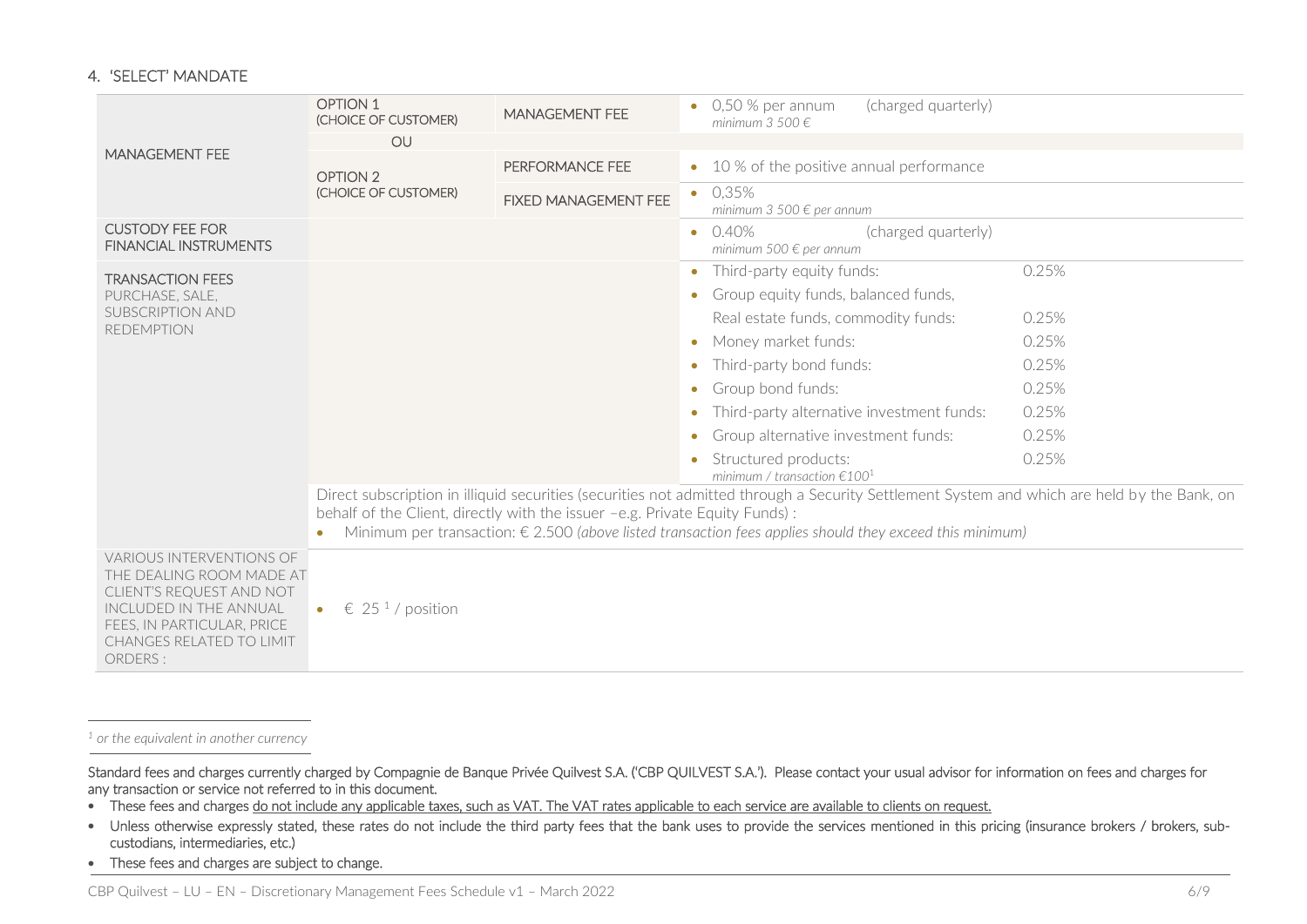| <b>DISTRIBUTION FEES</b> | STRUCTURED PRODUCTS<br>ON THE PRIMARY MARKET                                      | • 1.00 % of the nominal multiplied by the number of years until the maturity<br>date of the product (pro rata temporis calculation), with a minimum of 1% of<br>the nominal amount. |
|--------------------------|-----------------------------------------------------------------------------------|-------------------------------------------------------------------------------------------------------------------------------------------------------------------------------------|
| REPORTING FEE            | EMIR REPORTING<br>(Mandatory reporting applicable to transactions in derivatives) | • EUR 75 per relevant transaction (charged monthly)                                                                                                                                 |

# ACCOUNT ADMINISTRATION CHARGES

|                                                                                               | • $\in$ 1,000 <sup>1</sup> per annum natural person (charged quarterly)                   |
|-----------------------------------------------------------------------------------------------|-------------------------------------------------------------------------------------------|
| STANDARD ANNUAL FEE                                                                           | • $\in$ 2,500 <sup>1</sup> per annum legal entity (charged quarterly)                     |
| ACCOUNT CLOSING FEE                                                                           | • $\epsilon$ 500 <sup>1</sup> (except for payment accounts under the terms set out in the |
|                                                                                               | Special Payment Terms and Conditions - Payment Services)                                  |
| SAFETY DEPOSIT BOX FEE                                                                        | • Fee available on request                                                                |
| PROCEDURES INITIATED AT THE CLIENT'S REQUEST AND NOT INCLUDED IN THE                          |                                                                                           |
| <b>STANDARD ANNUAL FEE</b> (such as transaction confirmations, information searches and other |                                                                                           |
| procedures initiated at the client's request, )                                               |                                                                                           |

# FUND TRANSFERS

| <b>INCOMING TRANSFERS</b>                                                             |       | • Free of charge                    |                                                                                                                                                      |
|---------------------------------------------------------------------------------------|-------|-------------------------------------|------------------------------------------------------------------------------------------------------------------------------------------------------|
| <b>OUTGOING TRANSFERS</b><br>(additional fee applicable to urgent outgoing transfers) |       | $\bullet$ 0.10%                     | applicable to amounts above €10,000<br>minimum $\epsilon 10^1$ maximum $\epsilon 250^1$<br>+ Correspondent bank charges<br>$+$ $\in$ 50 <sup>1</sup> |
| <b>INTERNAL TRANSFERS</b> (TO A CBP QUILVEST S.A. ACCOUNT)                            |       | Free of charge                      |                                                                                                                                                      |
| PRE-ADVISED CASH WITHDRAWAL IN EUROS                                                  | (48H) | • Free of charge                    |                                                                                                                                                      |
| PRE-ADVISED CASH WITHDRAWAL IN FOREIGN CURRENCY                                       | (48H) |                                     | • Correspondent bank charges                                                                                                                         |
| CASH WITHDRAWAL NOT PRE-ADVISED (REQUIRING SEPARATE DELIVERY OF FUNDS)                |       | • $\in 150^1$                       |                                                                                                                                                      |
| <b>EARLY TERMINATION OF TIME DEPOSIT</b>                                              |       | $\epsilon$ 100 <sup>1</sup> minimum | Available upon request with one month's notice                                                                                                       |

#### *<sup>1</sup> or the equivalent in another currency*

j

 $\overline{a}$ 

Standard fees and charges currently charged by Compagnie de Banque Privée Quilvest S.A. ('CBP QUILVEST S.A.'). Please contact your usual advisor for information on fees and charges for any transaction or service not referred to in this document.

- These fees and charges do not include any applicable taxes, such as VAT. The VAT rates applicable to each service are available to clients on request.
- Unless otherwise expressly stated, these rates do not include the third party fees that the bank uses to provide the services mentioned in this pricing (insurance brokers / brokers, subcustodians, intermediaries, etc.)
- These fees and charges are subject to change.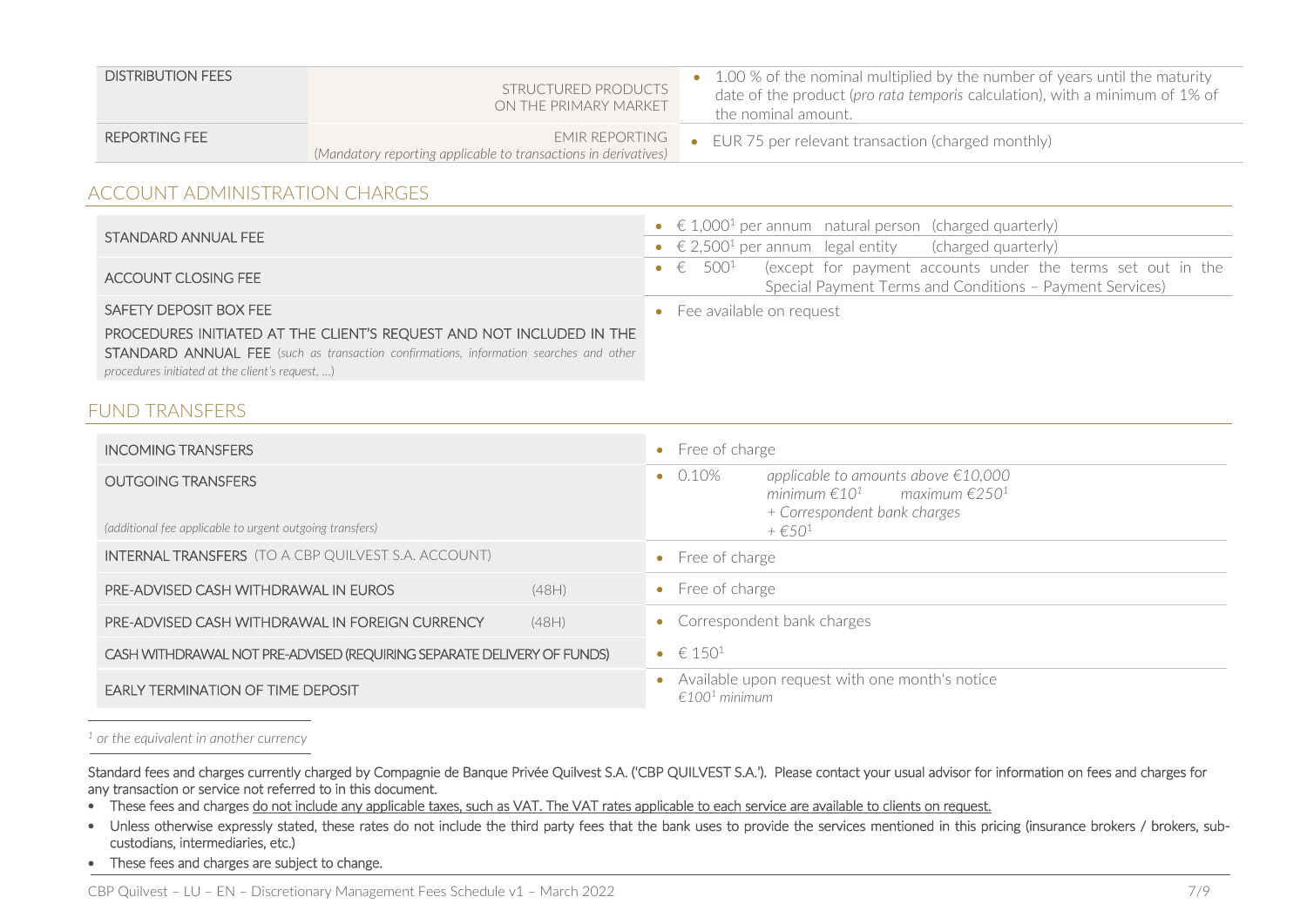## FOREIGN EXCHANGE COMMISSION

| FOREIGN EXCHANGE - SLIDING SCALE PER TRANSACTION AMOUNT |                                                                                                                   | $ASSETS < E2$ MILLION (SILVER) | $ASSETS > E2$ MILLION (PLATINUM) |
|---------------------------------------------------------|-------------------------------------------------------------------------------------------------------------------|--------------------------------|----------------------------------|
| <b>SPOT</b>                                             | $\leq \epsilon$ 50,000 <sup>1</sup><br>€ 50,000 TO € 250,000 1<br>$\geq \epsilon$ 250,000 <sup>1</sup>            | 3,00 % maximum                 | $\bullet$ 3,00 % maximum         |
| <b>FORWARD</b>                                          | $\leq \epsilon$ 50,000 <sup>1</sup><br>€ 50,000 TO € 250,000 <sup>1</sup><br>$\geq \epsilon$ 250,000 <sup>1</sup> | $\bullet$ 3,00 % maximum       | $\bullet$ 3,00 % maximum         |

### SECURITIES TRANSACTION FEES

| <b>DEPOSIT OF SECURITIES</b> | $\bullet$ Free of charge |
|------------------------------|--------------------------|
| WITHDRAWAL OF SECURITIES     | $\in$ 75 $^1$ / position |

### THIRD PARTY FEES

| BROKERAGE FEE FOR SECURITIES TRANSACTIONS |                             |  |
|-------------------------------------------|-----------------------------|--|
| STANDARD MARKETS <sup>2</sup>             | • 0.10% minimum $\in 25^1$  |  |
| MARKETS OTHER THAN STANDARD <sup>3</sup>  | • Fees available on request |  |
| SETTLEMENT CHARGE                         | $\bullet \in$ 25.- maximum  |  |

j

<sup>1</sup> *or the equivalent in another currency*

*<sup>2</sup> Standard Markets : Austria, Belgium, Denmark, Finland, France, Germany, Greece, Ireland, Italy, Luxembourg, Netherlands, Norway, Portugal, Spain, Sweden, Swiss, UK, US, and Canada.*

*<sup>3</sup> Markets other than standard : Australia, Brazil, Czech Republic, Estonia, Hong Kong, Hungary, India, Indonesia, Japan, Malaysia, Mexico, New Zealand, Philippines, Poland, Singapore, South Africa, South Korea, Taïwan, Thailand and Turkey.*

Standard fees and charges currently charged by Compagnie de Banque Privée Quilvest S.A. ('CBP QUILVEST S.A.'). Please contact your usual advisor for information on fees and charges for any transaction or service not referred to in this document.

<sup>•</sup> These fees and charges do not include any applicable taxes, such as VAT. The VAT rates applicable to each service are available to clients on request.

<sup>•</sup> Unless otherwise expressly stated, these rates do not include the third party fees that the bank uses to provide the services mentioned in this pricing (insurance brokers / brokers, subcustodians, intermediaries, etc.)

<sup>•</sup> These fees and charges are subject to change.